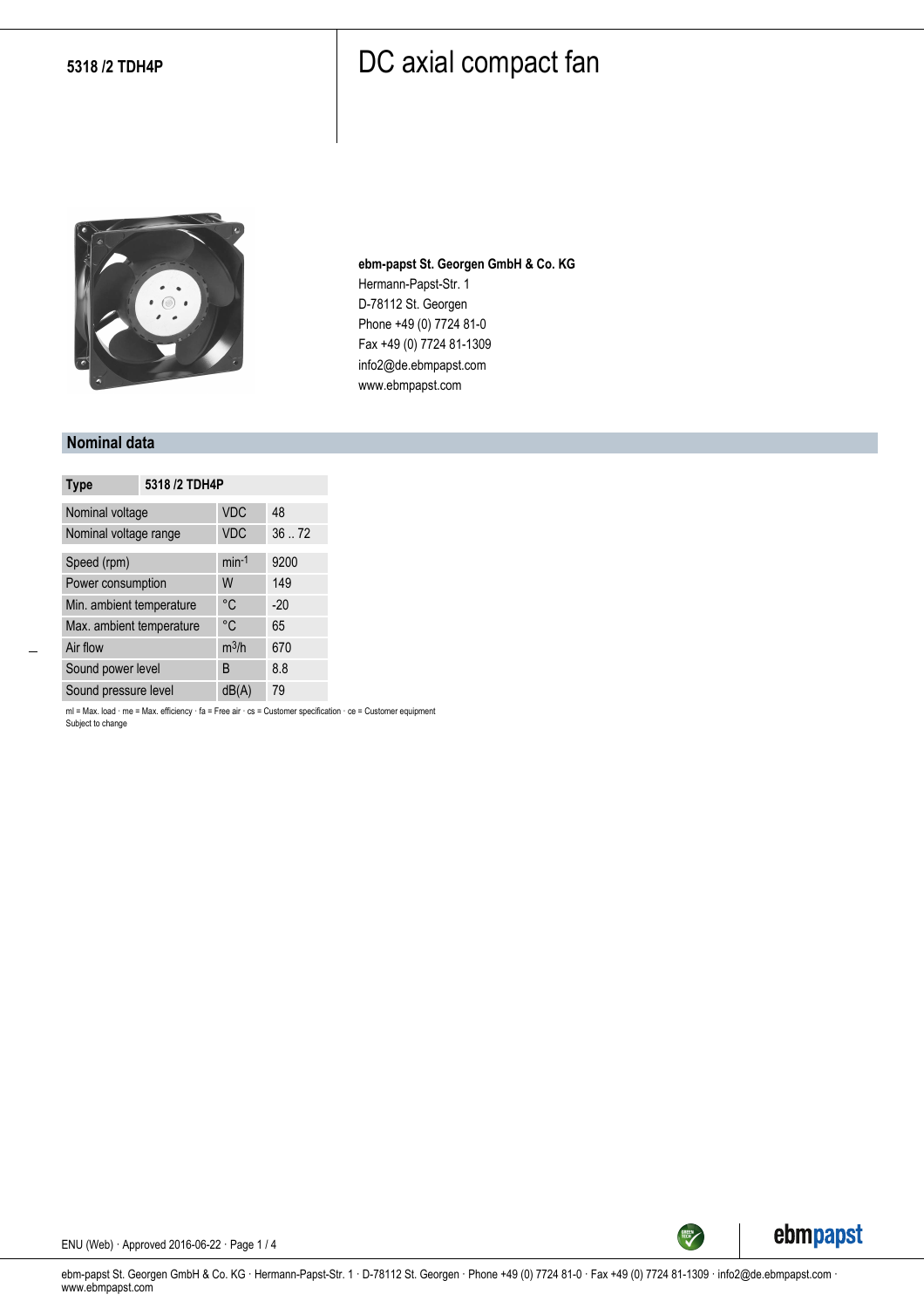### **Technical description**

| <b>General description</b>                 | Power consumption when wide open; these values may be considerably higher at the<br>operating point. |
|--------------------------------------------|------------------------------------------------------------------------------------------------------|
| Impeller material                          | Glass-fiber reinforced PA plastic                                                                    |
| Weight                                     | 0.900 kg                                                                                             |
| <b>Dimensions</b>                          | 140 x 140 x 51 mm                                                                                    |
| <b>Housing material</b>                    | Die-cast aluminum                                                                                    |
| <b>Airflow direction</b>                   | Intake over struts                                                                                   |
| Direction of rotation                      | Counterclockwise, viewed toward rotor                                                                |
| <b>Storage</b>                             | <b>Ball bearing</b>                                                                                  |
| Service life L10 at 40 °C                  | 57500 h                                                                                              |
| Service life L10 at maximum<br>temperature | 32500 h                                                                                              |
| Cable                                      | With leads AWG 20 and<br>AWG 22, TR 64                                                               |
| <b>Motor protection</b>                    | Protection against reverse polarity and blocked rotor.                                               |



ENU (Web) · Approved 2016-06-22 · Page 2 / 4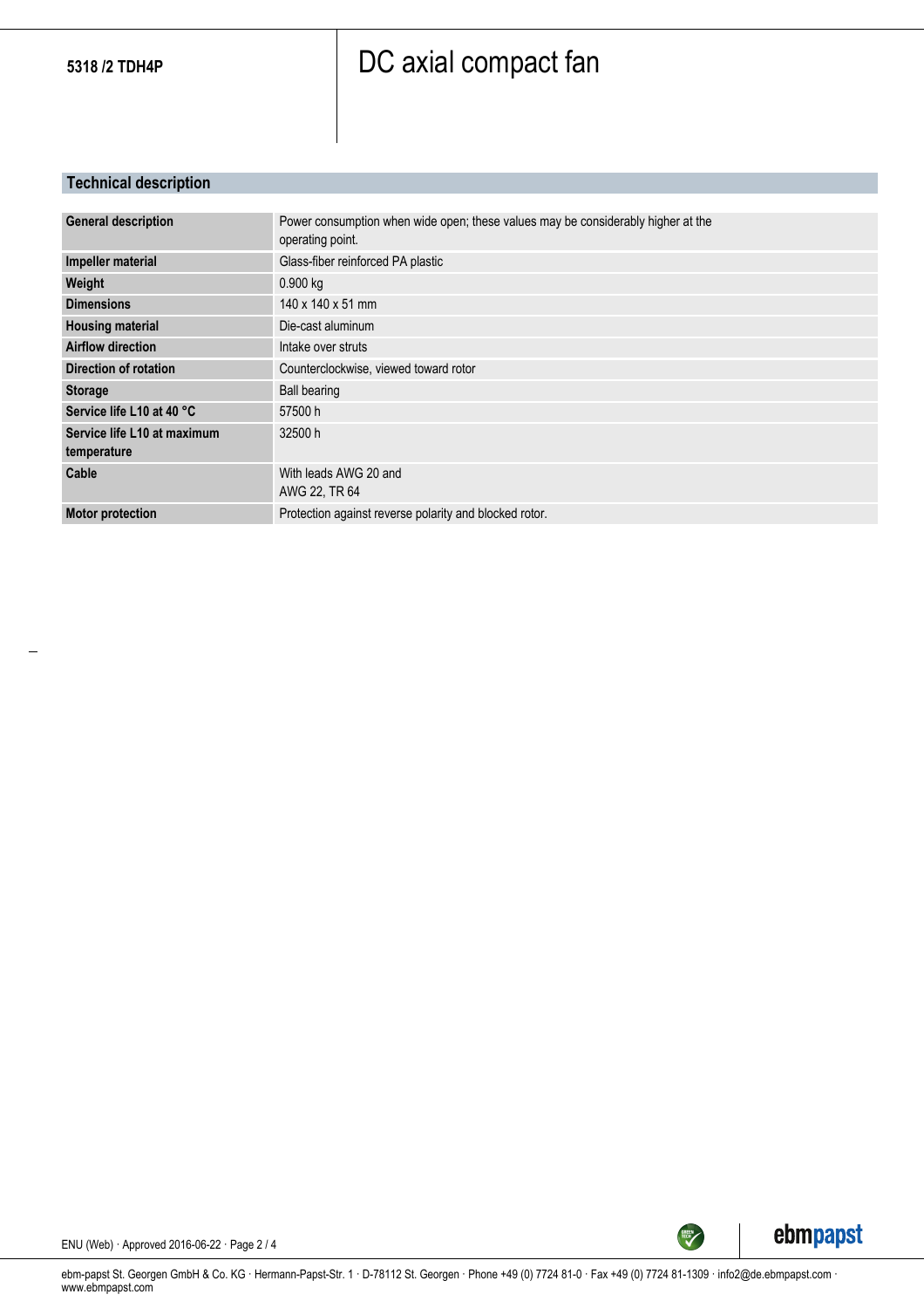### **Product drawing**





ENU (Web) · Approved 2016-06-22 · Page 3 / 4

ebm-papst St. Georgen GmbH & Co. KG · Hermann-Papst-Str. 1 · D-78112 St. Georgen · Phone +49 (0) 7724 81-0 · Fax +49 (0) 7724 81-1309 · info2@de.ebmpapst.com · www.ebmpapst.com